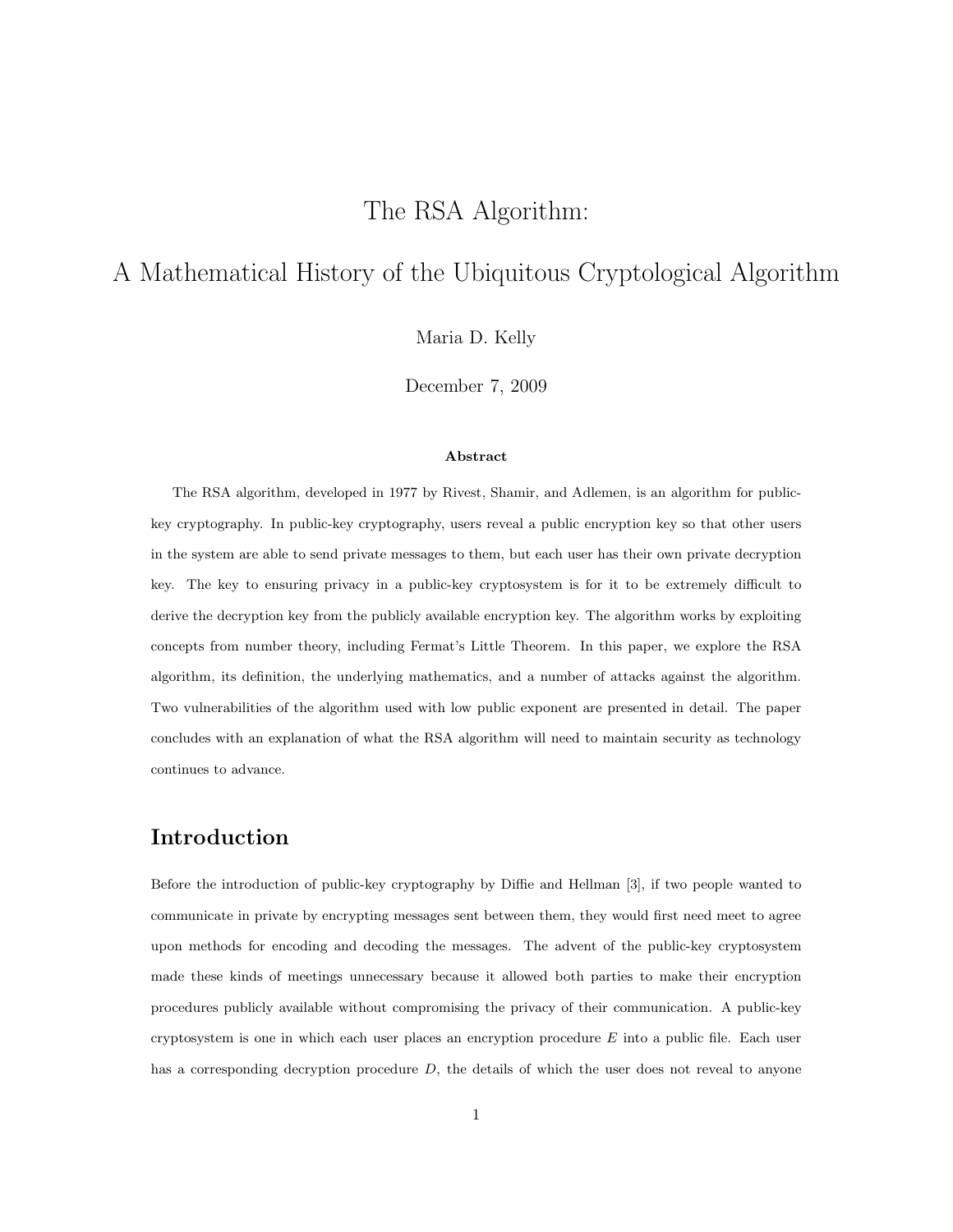else. The key to ensuring the security of a public-key cryptosystem is for it to be extremely difficult to derive the decryption key from the publicly available encryption key. In order to qualify as a public-key cryptosystem, the encryption and decryption procedures must have the following properties [3] [7]:

1. Applying the decryption procedure to a message encrypted by the corresponding encryption procedure yields the original message. This can be expressed formally as,

$$
D(E(M)) = M.
$$

- 2. Both the encryption procedures and the decryption procedures are easy to compute.
- 3. Publicly revealing the encryption method  $E$  does not reveal any easy way to compute the corresponding decryption procedure D.
- 4. If a message M is first deciphered using the decryption procedure D and then the result is encrypted using the corresponding encryption procedure  $E$ , the final result gives the original message. Formally we write this as,

$$
E(D(M)) = M.
$$

Typically, an encryption (or decryption) procedure  $E$  consist of an encryption key and a general method for enciphering a message  $M$  using the key. The enciphered message is called the ciphertext C. In a public-key cryptosystem, everyone can use the same method for enciphering the message because the security of any given encryption procedure relies on the security of the decryption key. An encryption function which satisfies the first three properties given above is called a trap-door one-way function. Diffie and Hellman, who first introduced the concept, define a trap-door one-way function as function whose inverse, though it exists, is computationally infeasible to compute when given only the original function [3]. Though Diffie and Hellman were the first to introduce the idea of public-key cryptography and of trap-door one-way functions, the true emergence of public-key cryptography did not come until the introduction of the RSA algorithm.

### The RSA Algorithm: A Realization of Public-Key Cryptography

The RSA algorithm, introduced in 1977 by Rivest, Shamir, and Adlemen, is an algorithm for public-key cryptography. RSA was the first and is still the most widely-used algorithm for public key cryptography and it is used for thousands of applications from e-mail encryption to secure online purchasing. It was the first cryptosystem to enable senders to "sign" each message they send so that the recipient has proof of who sent the message.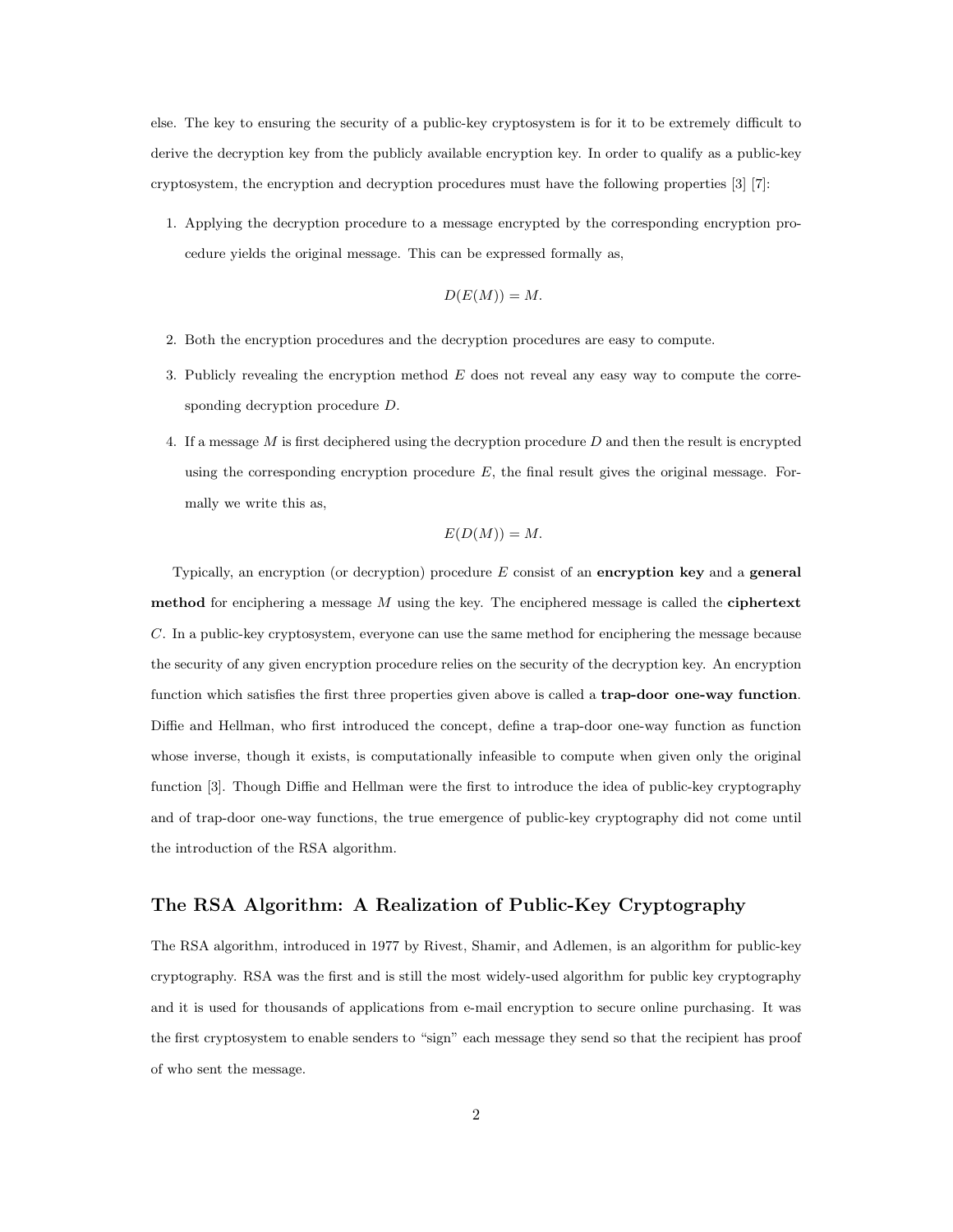

Figure 1: In public-key cryptography, if Alice wants to send a message to Bill a message, she first looks up Bill's public encryption procedure to encode the message, sends Bill the resulting ciphertext, and Bill is then able to decode the message using his private decryption procedure.

To encrypt a message using the RSA algorithm, given a public encryption key  $(e, n)$ , the general method of the encryption procedure is as follows: The first step is to represent the message as an integer between 0 and  $n-1$ , M, using any standard representation. Then, to encrypt the message, raise M to the eth power modulo  $n$ . The ciphertext  $C$  is thus given by,

$$
C \equiv E(M) \equiv M^e \pmod{n}.
$$

To decrypt the message, we raise it to a different power, d, part of the private decryption key  $(d, n)$ , modulo  $n$ . We can represent the decryption procedure as

$$
D(C) \equiv C^d \pmod{n}.
$$

In the RSA algorithm, the encryption key is the pair of positive integers  $(e, n)$  and the decryption key is the pair of positive numbers  $(d, n)$ . Each user makes the encryption key public, keeping the corresponding decryption key private. To choose the encryption and decryption keys for the RSA algorithm, we first compute n as the product of two very large, random primes  $p$  and  $q$ . We then choose  $d$  to be a large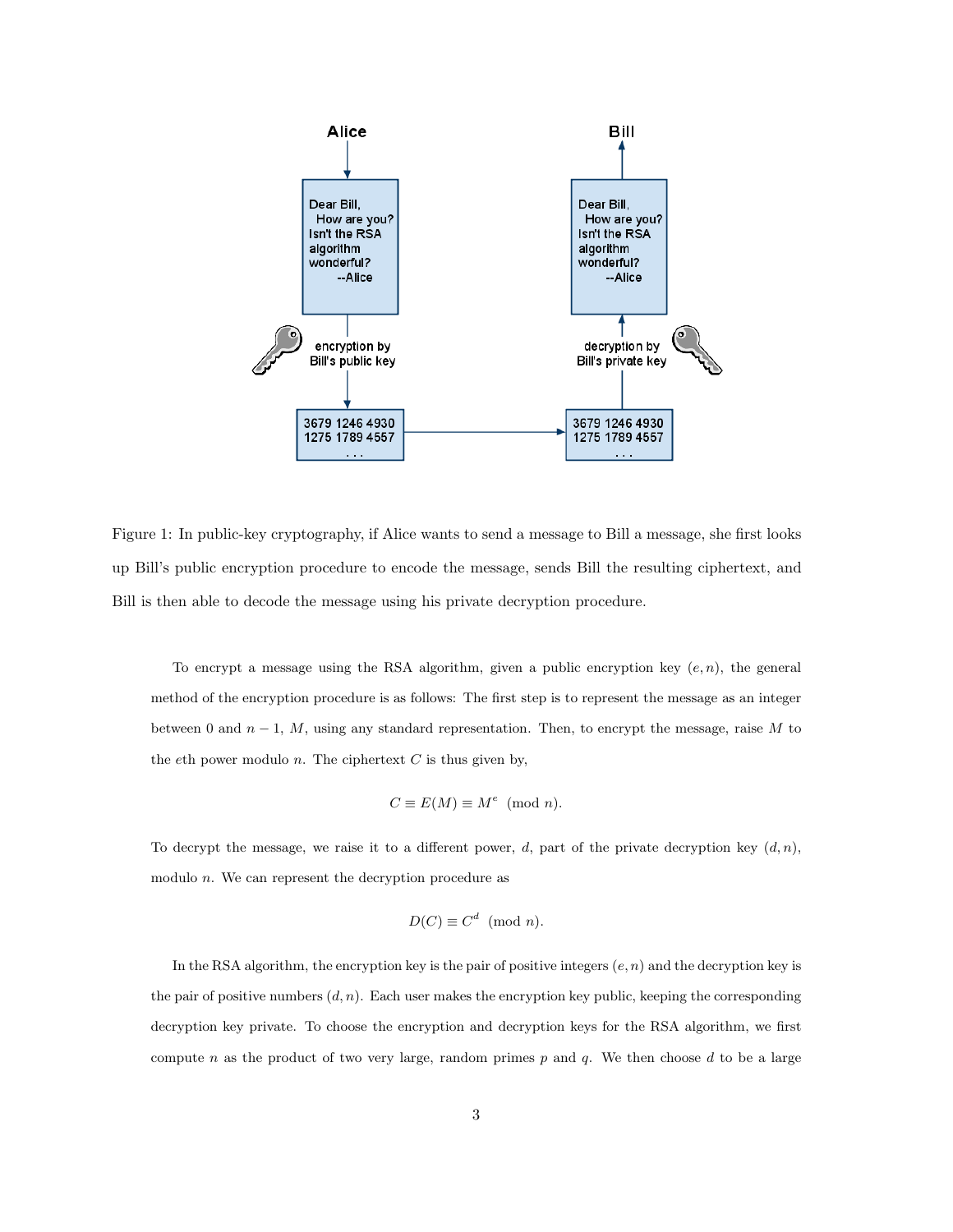integer that is relatively prime to  $(p-1)(q-1)$ . That is, choose d such that it satisfies

$$
gcd(d, (p-1)(q-1)) = 1.
$$

Finally, we choose the value of e such that it satisfies the equation

$$
e \cdot d \equiv 1 \pmod{(p-1)(q-1)}.
$$

In addition to allowing secure encryption of messages, the RSA method of encryption also allows messages to be "signed" by the person sending the message so that the recipient has proof that the message came from the sender and not simply from someone claiming to be the sender. This is done as follows: If Alice would like to send a message  $M$  to Bob, she first uses her own private decryption procedure  $D_A$ on the message to obtain a value for  $D_A(M)$ . Then, using Bob's publicly available encryption procedure, she encrypts the result of the previous step to obtain the ciphertext  $C = E_B(D_A(M))$ . Then, when Bob receives the message he can decipher it by first using his private decryption procedure and then applying Alice's publicly available encryption procedure to obtain the original message. Formally, this can be expressed as

> First, Bob applies his own decryption procedure,  $D_B(C) = D_B(E_B(D_A(M)))$  $= D_A(M).$

Then Bob applies Alice's encryption procedure, to get  $E_A(D_A(M)) = M$ 

This ability to easily represent signatures made RSA cryptography particularly well-suited for use with e-mail.

### A (Simple) Example of RSA

In this section, we present a simplified example of encryption using the RSA algorithm. Consider the case where we choose the following values for p, q, n, and d:  $p = 53$ ,  $q = 61$ ,  $n = p \cdot q = 53 \cdot 61 = 3233$ and  $d = 2753$ . We can compute e the "multiplicative inverse" of d to get  $e = 17$ .

Suppose we would like to encipher the message, "math is the coolest," using our encryption key and the RSA algorithm. Then, following the example presented in [7], we can represent the message as a number by encoding two letters per block and substituting a two-digit number between 00 and 26 for each letter (where  $00 =$  blank,  $01 = 'a', \ldots, 26 = 'z'$ ). The message then becomes

 $M = 1301 2008 0009 1900 2008 0500 0315 1512 0519 2000.$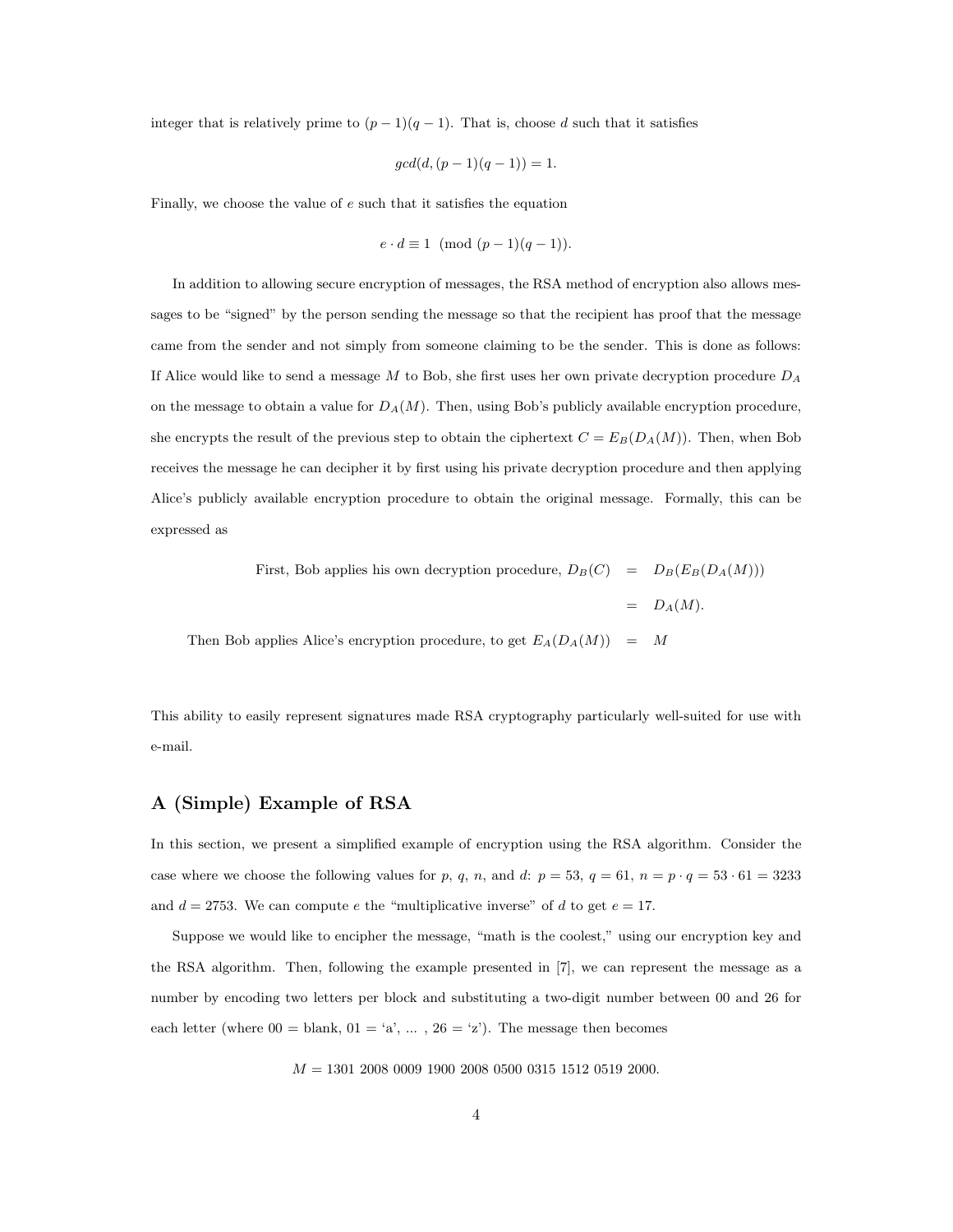If we let  $M_1$  be the first block of M, that is  $M_1 = 1301$ , we can encipher the message block by block to obtain:

$$
E(M_1) \equiv 1301^{17} \equiv 1301^{16} \cdot 1301 \equiv 2230 \pmod{3233}
$$

$$
E(M_2) \equiv 2008^{17} \equiv 2038 \pmod{3233}
$$

$$
\vdots
$$

$$
E(M_{10}) \equiv 2000^{17} \equiv 2698 \pmod{3233}
$$

Thus, we find that the enciphered message can be represented as

$$
E(M) = 2230\ 2038\ldots\ 2698.
$$

To decode the message, we could similarly raise each block of  $E(M)$  to the power of  $d = 2753$  to obtain the orginal message.

### Security of the RSA

The security of the RSA algorithm and messages encrypted using the algorithm relies on the difficulty of factoring the value of n. If n could be easily factored into the corresponding values of p and  $q$ , then one could easily find the value of d. If Marvin wanted to intercept a message that Bob sent to Alice that had been encrypted using Alice's public encryption procedure  $E_A$ , even though Marvin might be able to intercept the ciphertext  $C = E_A(M)$ , without the decryption key d, Marvin is unable to retrieve the orginal message. The security of the RSA algorithm can be described by the RSA problem and the RSA assumption.

#### The RSA Problem

The RSA problem is, given an RSA public key  $(e, n)$  and a ciphertext  $C = M^e \pmod{n}$ , to compute the original message, M [8].

#### The RSA Assumption

The RSA Assumption is that the RSA Problem is hard to solve when  $n$  is sufficiently large and randomly generated and the value of  $M$  (and by extension the value of  $C$ ) is a random integer between 0 and  $n-1$ . The RSA assumption can be thought of as the assumption that the RSA function given the choice of  $n$  and  $M$  is, in fact, a trap-door one-way function [8].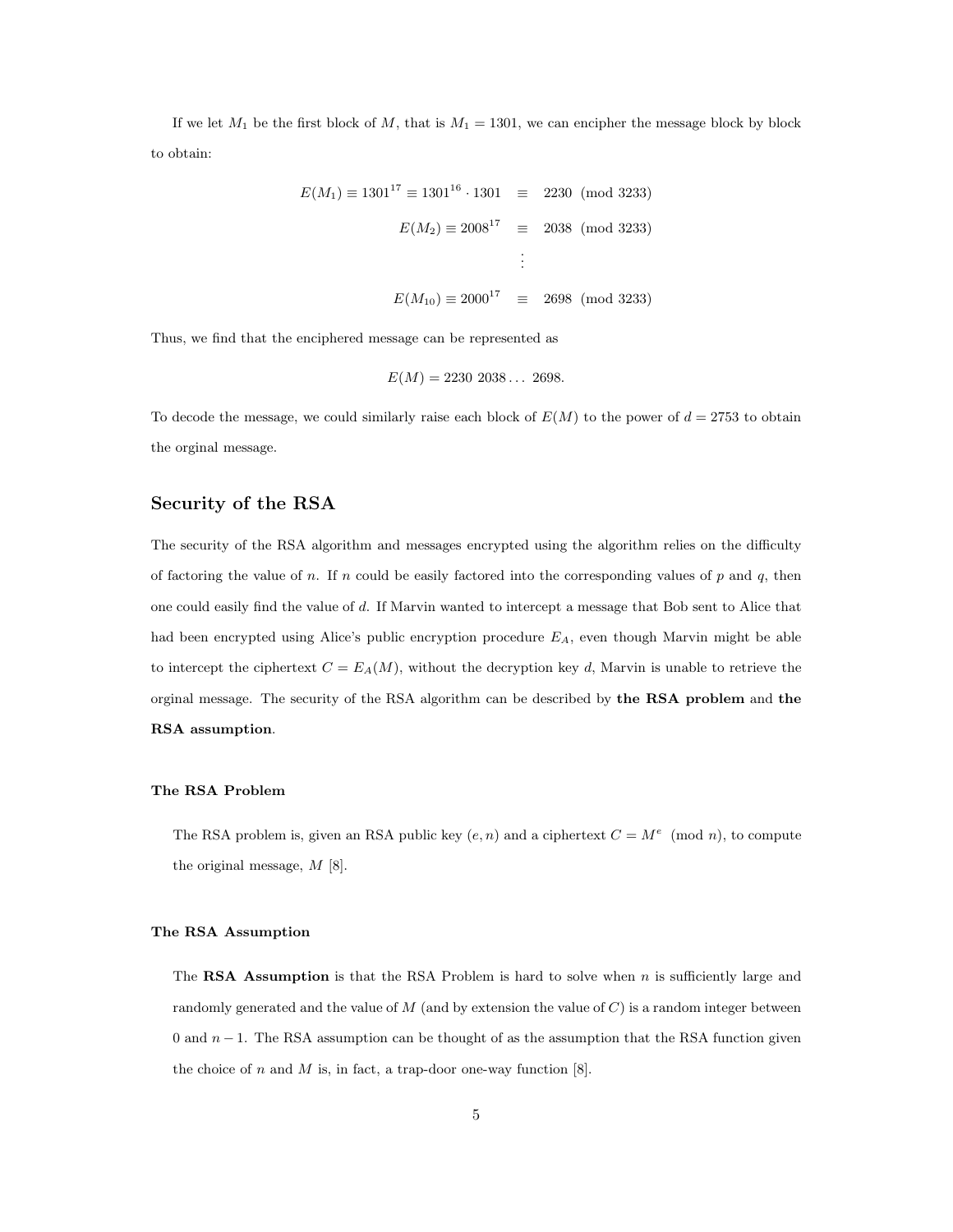One variant on the RSA assumption that was first by Baric and Pfitzmann in 1997 is the strong RSA assumption. The assumption here is similar to the RSA assumption except that Marvin can select the public exponent e. That is, Marvin's task becomes: given a value for  $n$  and a ciphertext  $C$ , to compute any value of M and e such that  $C \equiv M^e \pmod{n}$ . This task may be easier than the original RSA problem, because Marvin is allowed to determine the value of e as well. Thus, the assumption that the task is hard to solve is a stronger one than the original RSA assumption. When we say "hard to solve," we mean that there is no efficient, polynomial-time algorithm for solving the problem.

## The Math Behind the RSA Algorithm

The mathematics behind the RSA algorithm are simple, yet elegant. The algorithm works by exploiting concepts from number theory, including the properties of modular arithmetic and Fermat's Little Theorem.

The proof of the correctness of the RSA algorithm uses number theory to conclude that indeed,

$$
M \equiv D(E(M)) \pmod{n}
$$
 and  $M \equiv E(D(M)) \pmod{n}$ ,

where M is the message being encrypted,  $E$  is the public encryption procedure (which encludes a public key  $(e, n)$  and an encryption method—in this case  $E(M) \equiv M^e \pmod{n}$ , and D is the decryption procedure (which includes the private decryption key  $(d, n)$  and the decryption procedure, here:  $D(M) \equiv$  $C<sup>d</sup>(mod n)$  where C is the cyphertext encryption of some message. Since n is computed as a product of two large primes, p and q, and d is determined to be a large integer relatively prime to  $(p-1) * (q-1)$ , it is extremely difficult, given the difficultly of factoring large numbers, to compute  $d$  from  $e$ .

We define  $\phi(n)$  to be the **Euler phi function** or the **totient function**, which is defined as the number of positive integers not exceeding  $n$ , which are relatively prime to  $n$  [7]. For any prime number  $p, \phi(p) = p - 1$ . Further, if m and n are relatively prime, then  $\phi(m)\phi(n) = \phi(mn)$ .

To prove that the RSA algorithm is correct, we begin by proving Fermat's Little Theorem and then using the theorem to establish the desired result.

### Fermat's Little Theorem

**Statement:** Let  $p$  be a prime number and  $a$  an integer. Then

$$
a^p \equiv a \pmod{p}.
$$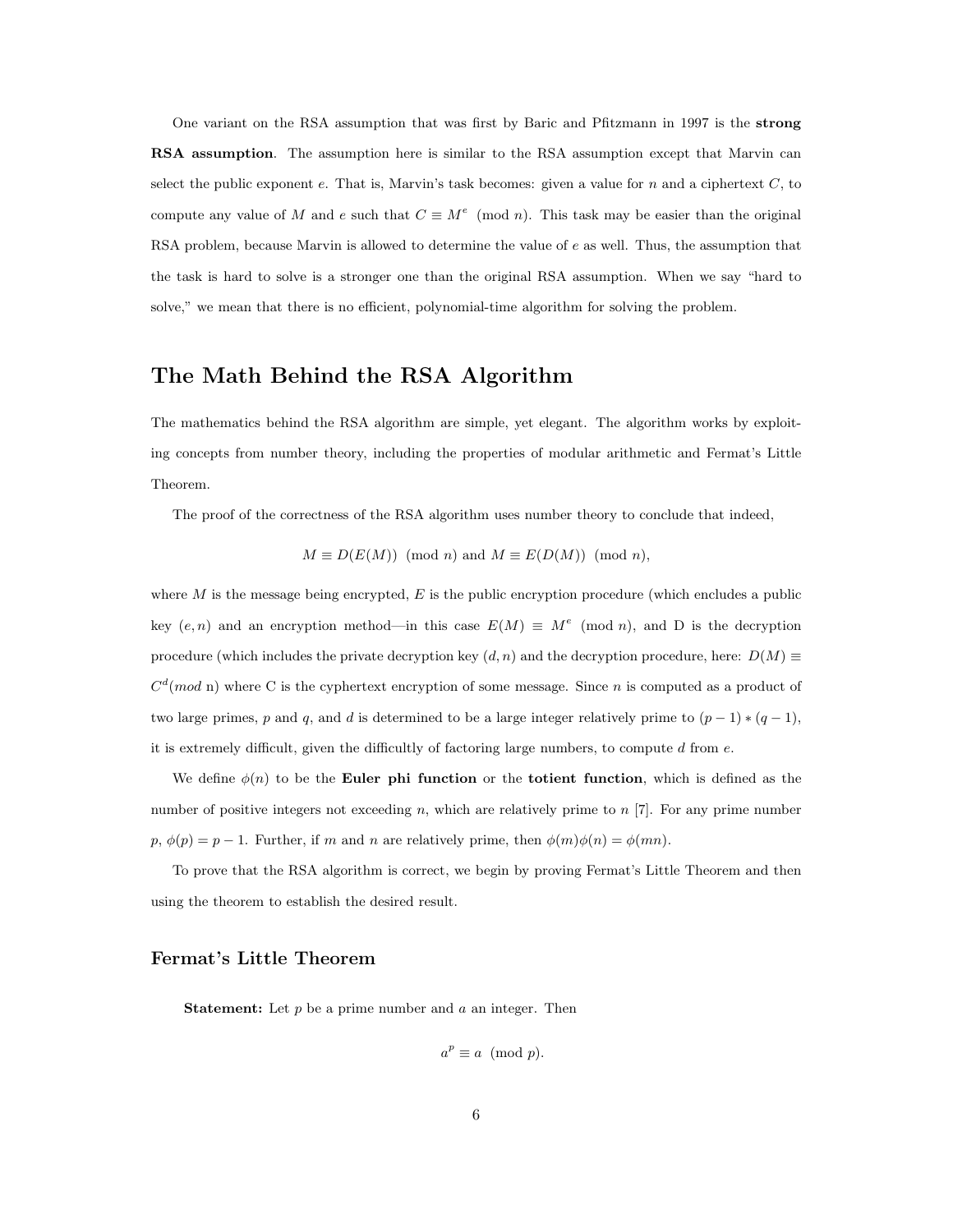Furthermore, if a is not divisible by p (that is,  $gcd(a, p) = 1$ ), then

$$
a^{p-1} \equiv 1 \pmod{p}.
$$

**Proof:** We can list the first  $p-1$  positive multiples of the integer a as

$$
a, 2a, 3a, \ldots, (p-1)a.
$$

Suppose that  $ra \equiv sa \pmod{p}$ . This implies that  $r \equiv s \pmod{p}$  However, since we chose distinct values for the coefficients above and r and s are both less than p, it cannot be the case that  $r \equiv s$ (mod p). Thus we know that all of the  $p-1$  multiples of a listed above are distinct and nonzero. Further, they must be equivalent (mod p) to  $1, 2, 3, ..., (p-1)$  in some order. Then if we multiply the congruences, we get

$$
a \cdot 2a \cdot 3a \cdot \ldots (p-1)a \equiv 1 \cdot 2 \cdot 3 \cdot \ldots \cdot (p-1) \pmod{p}
$$

$$
a^{p-1}(p-1)! \equiv (p-1)! \pmod{p}
$$

Finally, if we divide both sides by  $(p-1)!$ , we arrive at the desired result [4].

### Proof of the Correctness of RSA

**The RSA Algorithm:** If we represent a message as an integer  $M$  between 1 and  $n$  where  $n$  is the product of two prime numbers  $p$  and  $q$ , and

$$
E(M) \equiv M^e \pmod{n}
$$
 and  $D(M) \equiv M^d \pmod{n}$ 

where d is chosen such that  $gcd(d, (p-1)(q-1)) = 1$  and  $e \cdot d \equiv 1 \pmod{(p-1)(q-1)}$ , then:

$$
D(E(M)) \equiv M \pmod{n} \tag{1}
$$

П

$$
E(D(M)) \equiv M \pmod{n} \tag{2}
$$

**Proof:** The left-hand sides of equations (1) and (2) can both be expressed as  $(M<sup>e</sup>)<sup>d</sup> = M<sup>ed</sup> =$  $(M<sup>d</sup>)<sup>e</sup>$ . Thus, to prove the correctness of the algorithm, it suffices to show [7] that

$$
M^{ed} \equiv M \pmod{n}
$$

Letting  $\phi(n)$  represent the totient of n, we know that  $e \cdot d \equiv 1 \pmod{\phi(n)}$ . This implies that for some value of  $k$ ,

$$
M^{ed} \equiv M^{k\phi(n)+1} \pmod{n}.
$$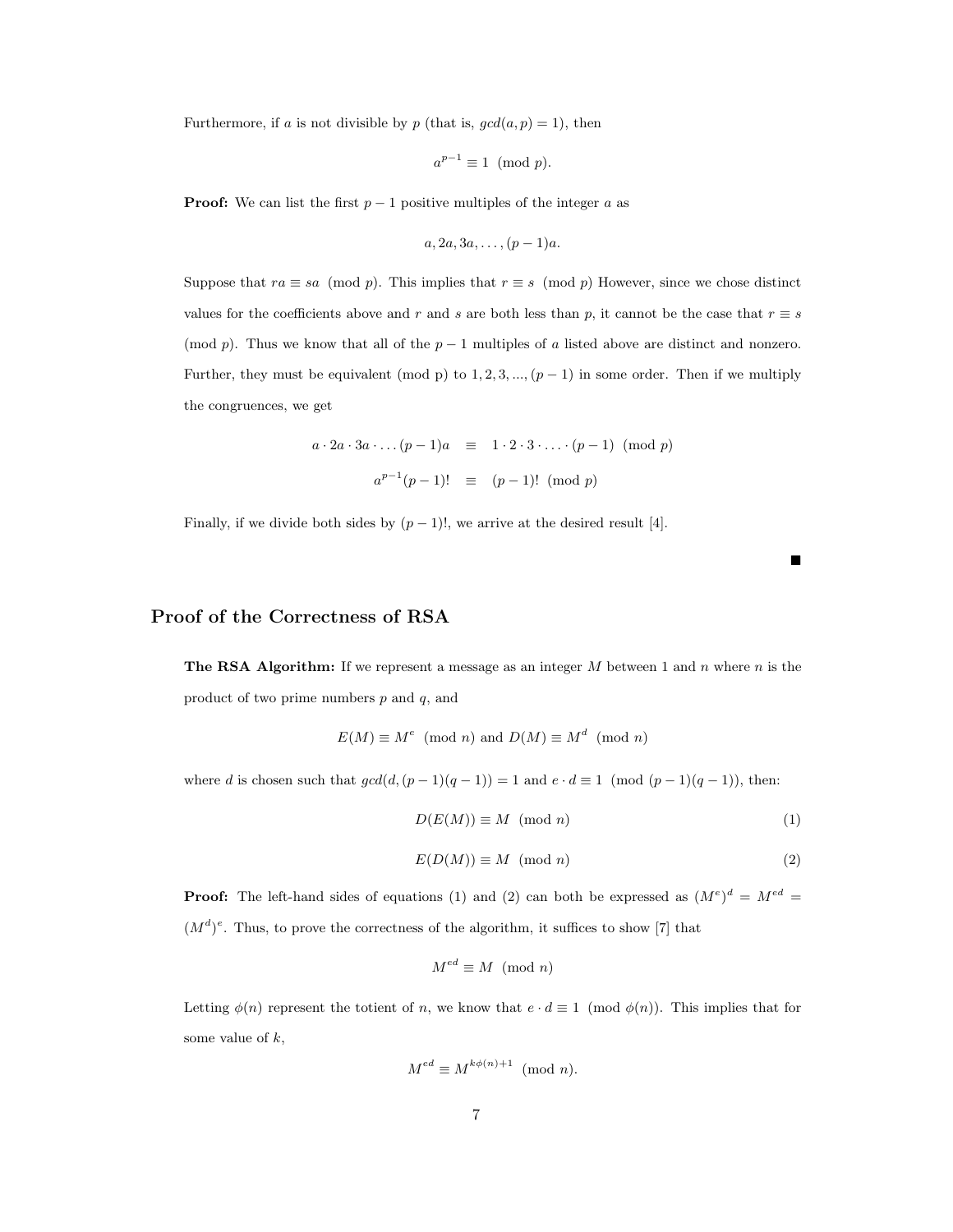Further, by Fermat's Little Theorem, we know that if M is not divisible by p,

$$
M^{p-1} \equiv 1 \pmod{p}.
$$

Therefore, since  $(p-1)$  does divide  $\phi(n)$ ,

$$
M^{k * \phi(n)} \equiv 1 \pmod{p}
$$

which implies that

$$
M^{k\phi(n)+1} \equiv M \pmod{p}
$$

An analogous argument for  $q$  gives us that

$$
M^{k\phi(n)+1} \equiv M \pmod{q}.
$$

Since both  $p$  and  $q$  divide  $n$ , these last two equations together imply

$$
M^{k\phi(n)+1} \equiv M \pmod{n}
$$

which, in turn, gives us the desired result that

$$
M^{ed} \equiv M \pmod{n}.
$$

 $\blacksquare$ 

## The Significance of the Algorithm

Prior to the advent of the Internet, encryption was in many ways considered an issue only for government agencies. The RSA algorithm was introduced at a time when the potential popularity of the Internet was first becoming clear. With this popularity came a high demand for safely and securely being able to transmit information. The RSA algorithm, perceived as a nearly unbreakable, public-key cryptosystem, quickly became the method of choice for Internet cryptography including e-mail encryption among other uses. Today, RSA continues to be employed for enciphering e-mail messages as well as for the Secure Socket Layer (SSL) protocol used in the majority of internet data exchanges [6]. Thus, the RSA algorithm is something that most of us rely on each and every day, though very few of us give a second thought to the security of the e-mails we send.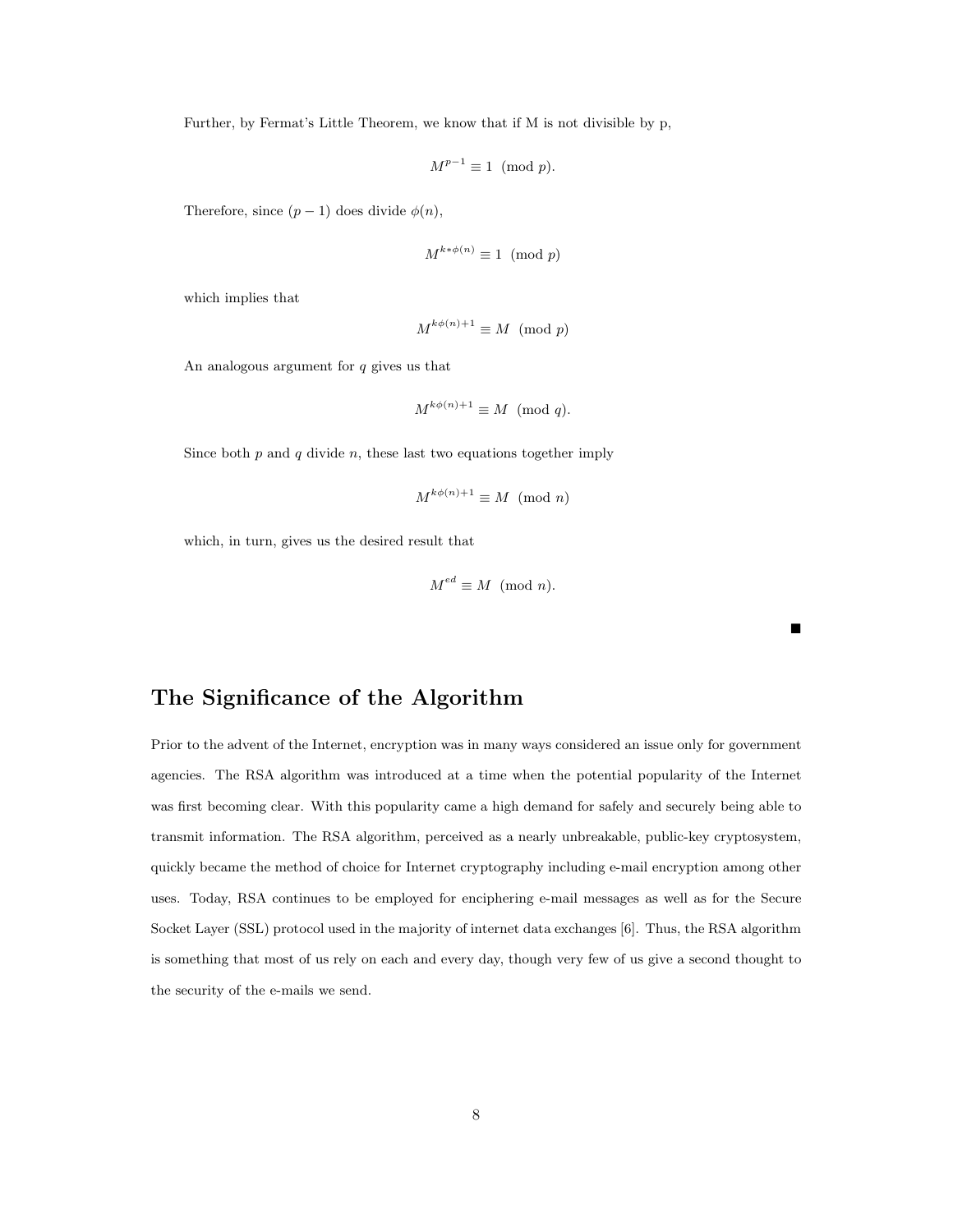## Attacks on the RSA Algorithm

As we have seen, the RSA algorithm is a very secure cryptosystem that has been used for the past thirty years to provide security in millions of applications on the Internet. However, the algorithm has suffered a number of crypographic attacks or attempts to find and exploit weaknesses in the algorithm. Recall, the basis of the security of the RSA algorithm is that, given  $n$  it is impossible to factor  $n$  into the corresponding values of  $p$  and  $q$  in polynomial time. However, this basic assumption has neither been proved nor disproved. If there were to be a polynomial-time algorithm for factoring large numbers, the security of the internet as we know it would be compromised.

### Types of Attacks

In his, "Twenty years of attacks on the RSA cryptosystem," Dan Boneh categorizes attacks on the RSA cryptosystem into four distinct classes: (1) elementary attacks that exploit blatant misuse of the algorithm, (2) low private exponent attacks, (3) low public exponent attacks, and (4) implementation attacks [1].

#### Elementary Attacks

Elementary attacks on the RSA algorithm rely on exploiting blatant misuse of the system. One example of this is choosing the same value of  $n$  for all users in the public file. Perhaps this seems like a good option because it is easier than computing a different value of  $n$  for each user in the system. Instead, each user can be provided unique values for  $e_i$  and  $d_i$ . However, once Marvin has a value for  $e_m$  and  $d_m$ , he can easily derive the value of n, and using Alice's publicly available exponent  $e_a$ , he is able to easily compute a value for  $d_a$ . This in fact gives us that no two users in the system should share the same value for n.

#### Low Private Exponent

The benefit of choosing a low private exponent is that it reduces the time required for decrypting a message. Indeed, decrypting a message is linear in  $log_2 d$ . However, using a value of d that is fewer than 256 bits long leads to a system in which d can be efficiently recovered from n and  $e$  [1].

### Low Public Exponent

When implementing the RSA algorithm, one may be tempted to use a low public exponent e to reduce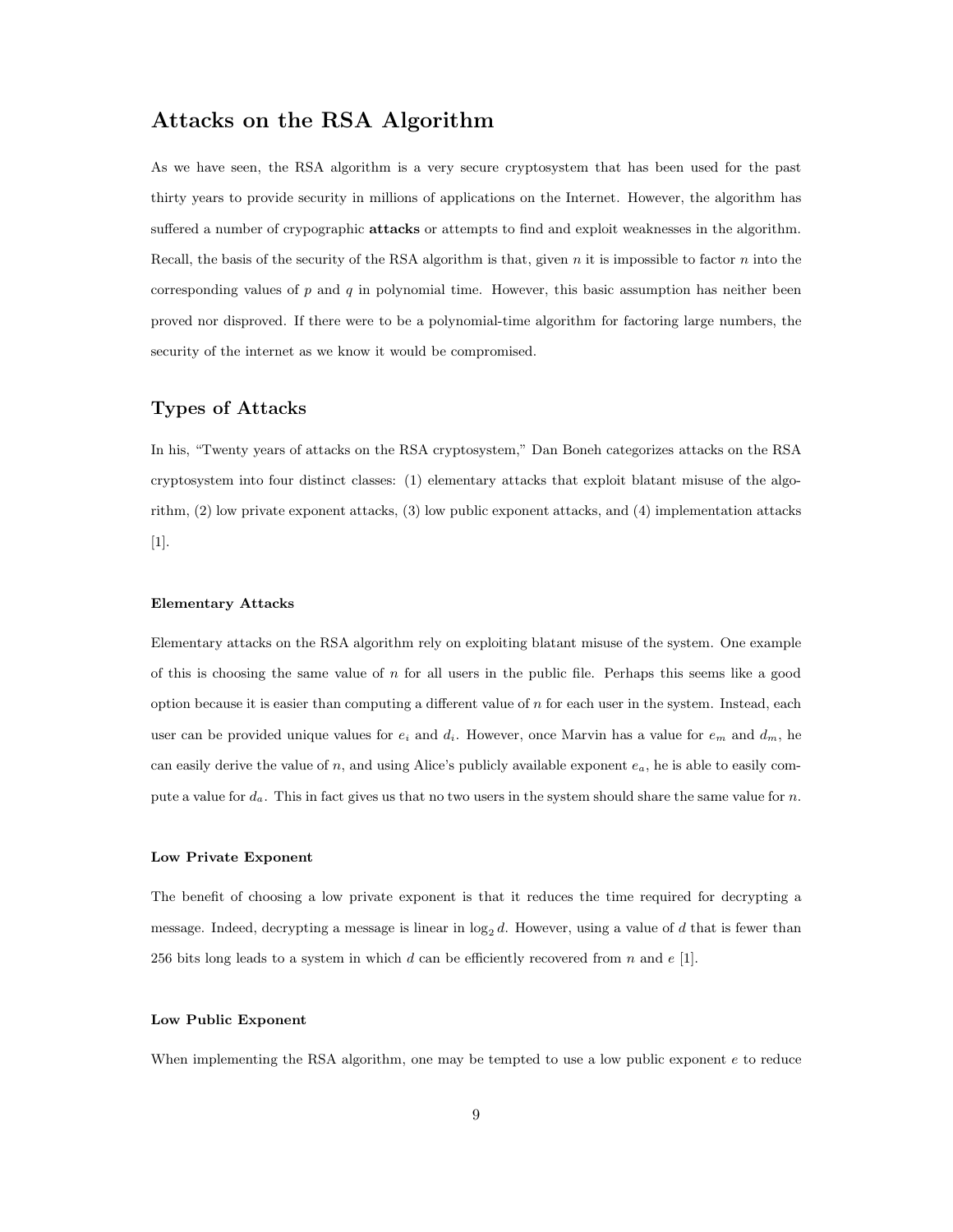the time required for encryption or signiture-verification. However, attacks by Coppersmith and Hastad underscore the importance of choosing a large value for e [1]. In the following section, we will present a proof that if a low public exponent is used, then if Bob sends Alice two related messages that have been encrypted using the same values of  $n$  and  $e$ , and Marvin is able to intercept the ciphertexts of the two messages, then he is able to recover the values of the two messages.

#### Implementation Attacks

The final class of attacks on the RSA algorithm does not have to do with attacking the algorithm itself, but rather involves finding weaknesses in the implementation of the algorithm. One type of implementation attack is called a "timing attack" because it relies on determining the time it takes for the algorithm to perform a decryption and using this along with information about the computer with which the algorithm was implemented to determine the value of d.

One final method of attacking the RSA cryptosystem worth mentioning (though it does not cleanly fit into any of our defined classes) is called the "Man in the Middle Attack." In this situation, communication between Alice and Bob is intercepted by Marvin before it begins and Marvin is able to give both Alice and Bob his own encryption key  $(e_m, n_m)$  so that when Alice encrypts a message that she is trying to send to Bob, she actually uses Marvin's encryption key, thinking that it is Bob's. Marvin then receives the enciphered message, decipher's it using his private decryption key, and re-encrypts the message with Bob's encryption key before passing the message along to Bob. In this case, Marvin is able to read messages sent between Alice and Bob that both of them believe are private [6].

### The Math Behind Some Specific Attacks

In this section, we explore two specific attacks on the RSA cryptosystem and the math behind them. Both attacks are examples of low public exponent vulnerabilities of the algorithm. The first attack, called a partial key exposure attack, shows that if a low public exponent is used and an adversary is able to partially expose some bits of the private key d, then they will be able to efficiently factor n.

#### Partial Key Exposure Attack

**Statement:** Let  $(d, n)$  be a private decryption key for the RSA algorithm and let n have N bits.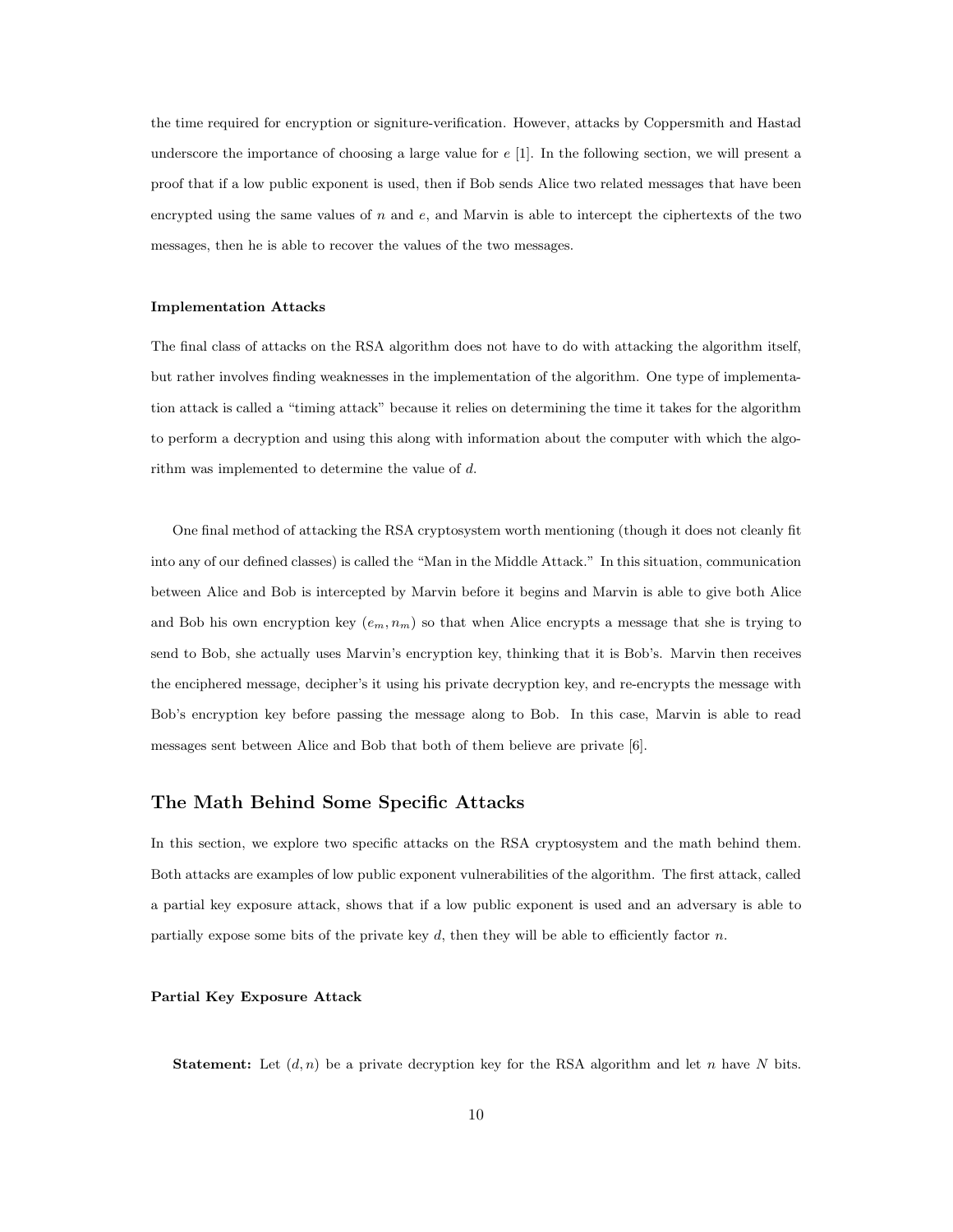Then, given the  $\lceil \frac{N}{4} \rceil$  least significant bits of d, Marvin can recover all of d in time linear in  $e \log_2 e$ .

**Proof:** The proof of the partial key exposure attack follows from a proof of the following theorem proven by Coppersmith [2]: Let  $n = pq$  be an N-bit RSA modulus. Then, given the  $\frac{N}{4}$  least significant bits of p or the  $\frac{N}{4}$  most significant bits of p, one can efficiently factor n. From the definition of e and d, we know that

$$
e \cdot d \equiv 1 \pmod{\phi(n)}
$$

and therefore, that there exists  $k$  such that

$$
ed - k\phi(n) = 1
$$
  

$$
ed - k((p - 1)(q - 1)) = 1
$$
  

$$
ed - k(pq - p - q + 1) = 1
$$
  

$$
ed - k(n - p - q + 1) = 1
$$

We know that  $d < \phi(n)$ , which implies that the value of k must be such that  $0 < k \leq e$ . Then if we reduce the above equation modulo  $2^{N/4}$  and substitute  $N/p$  in for q, we obtain the following expression

$$
ed - k(n - p - \frac{n}{p} + 1) = 1 \pmod{2^{N/4}}.
$$

If we then multiply both sides of the equation by  $p$ , we find

$$
(ed)p - kp(n - p - \frac{n}{p} + 1) = p \pmod{2^{N/4}}
$$
  

$$
(ed)p - kp(n - p + 1) + kn = p \pmod{2^{N/4}}
$$

Then, if Marvin is given the  $N/4$  least significant bits of  $d$ , he can determine the value of  $ed$ (mod  $2^{N/4}$ ). Thus, he obtains an equation for d in terms of the values of k and p. Then, for each of the e possible values of  $k$ , Marvin is able to solve the equation for  $p$ , obtaining a number of candidate values for p (mod  $2^{N/4}$ ). Then, for each of these values, Marvin can run the efficient algorithm guaranteed by Coppersmith's theorem above to attempt to factor  $n$ . The number of candidate values for p is at most  $e \log_2 e$ . Thus we have shown that even if only a portion of d is revealed, the security of the system is compromised if the value of  $e$  is chosen to be low [1].

 $\blacksquare$ 

#### Related Message Attack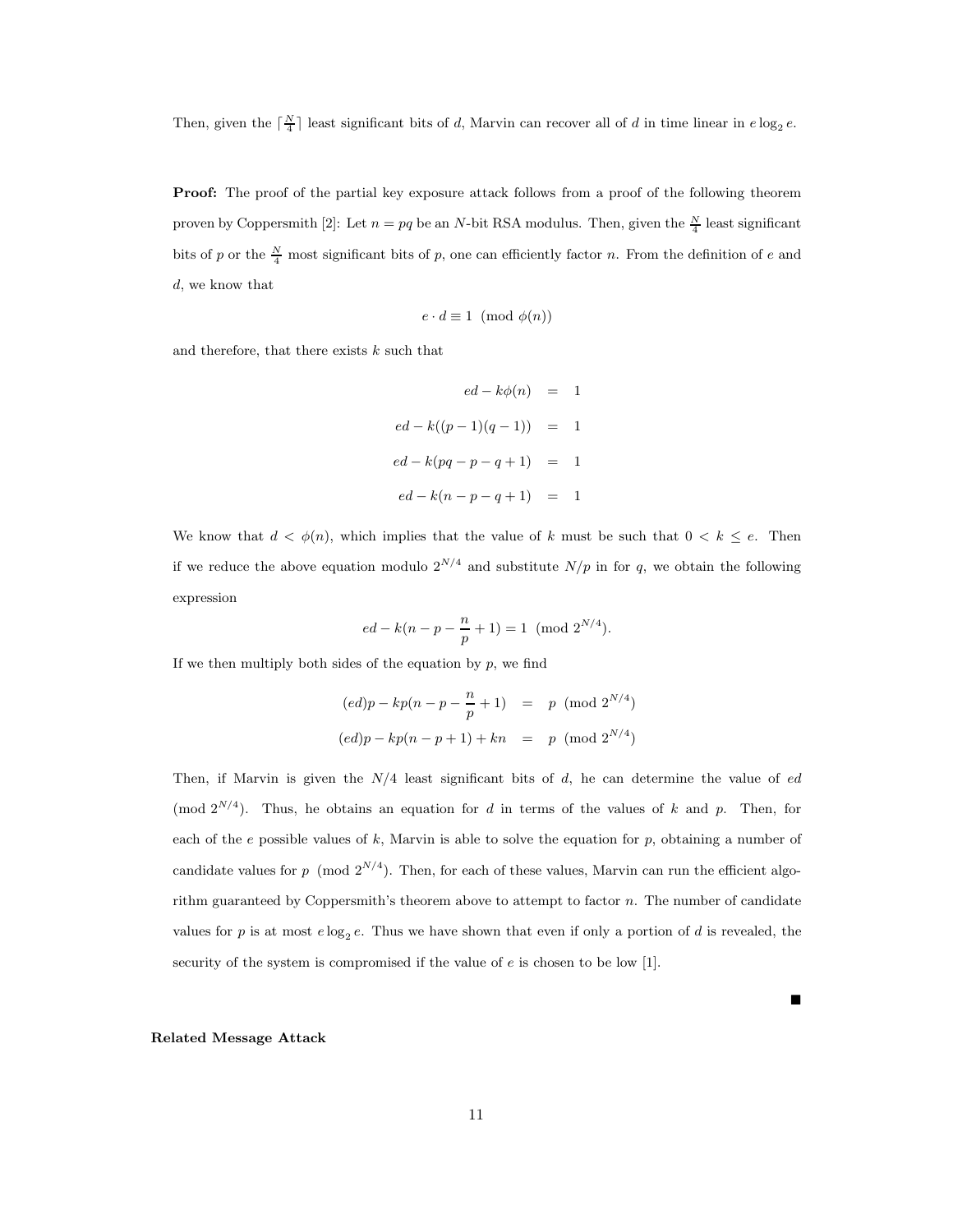In a related message attack, if Bob sends Alice related messages that have been enciphered using the same value of  $n$  for both, if Marvin intercepts the ciphertext of the two messages, he may be able to recover the original messages if the value of the public exponent e is low. The attack works for any low value of e, but, to simplify the proof, we choose  $e = 3$ . The proof of the related message attack relies on using the a modified version of the Euclidean algorithm, an iterative algorithm for determining the greatest common divisor of two values, which is linear in the size of the smaller of the two integers. In this case, we must use the Euclidean algorithm for polynomials.

**Statement:** Let  $e = 3$  and let  $(e, n)$  be an RSA public encryption key. Let two messages  $M_1$  and  $M_2$  such that  $1 < M_1, M_2 < n - 1$  and  $M_1 \neq M_2$  also satisfy  $M_1 = f(M_2)$  mod n for some linear polynomial  $f(x) = ax + b \in \mathbb{Z}_n[x]$  with  $b \neq 0$ . Then, given the values of  $n, e, C_1, C_2$  and the expression for f, one can recover  $M_1$  and  $M_2$  in time quadratic in log n.

**Proof:** By the RSA algorithm, we know that  $C_1 \equiv M_1^e \pmod{n}$ . Thus, since  $M_2$  is a root of the equation  $f(x) - M_1 \pmod{n}$ ,  $M_2$  is a root of the polynomial

$$
g_1(x) = f(x)^e - C_1 \in \mathbb{Z}_n[x].
$$

Similarly, since  $C_2 \equiv M_2^e \pmod{n}$ , we know that  $M_2$  is a root of the polynomial

$$
g_2(x) = x^e - C_2 \in \mathbb{Z}_n[x].
$$

Both polynomials are divisible by the linear factor  $(x - M_2)$  and therefore one can use the Euclidean algorithm<sup>1</sup> to compute the greatest common divisor of  $g_1$  and  $g_2$ . Then, if the gcd of the two polynomials is linear, then  $M_2$  has been found (and, since  $M_1 = f(M_2) \pmod{n}$ ,  $M_1$  has also been found).

When  $e = 3$ , the greatest common divisor of e and  $\phi(n)$  is 1 and thus there is only one root of the polynomial  $g_2 = x^3 - C_2$  that is in  $\mathbb{Z}_n$ . Therefore,  $g_2$  factors modulo both p and q into a linear factor and an irreducible quadratic factor. Then since  $g_2$  does not divide  $g_1$ , their greatest common divisor

<sup>&</sup>lt;sup>1</sup>While, technically,  $\mathbb{Z}_n[x]$  is not a Euclidean ring, if the algorithm fails here, then we get a nontrivial factor of n. Each time we have to divide modulo  $n$ , we use the Euclidean algorithm to find the inverse modulo  $n$ . Then, if at any stage the algorithm fails to provide an inverse, we have either obtained a nontrivial divisor of  $n$  or we obtain  $n$  itself as the greatest common divisor. In the former case, we have exposed the factorization of n. In the latter, we can continue using the Euclidean algorithm to find the factorization of  $n \geq 5$ .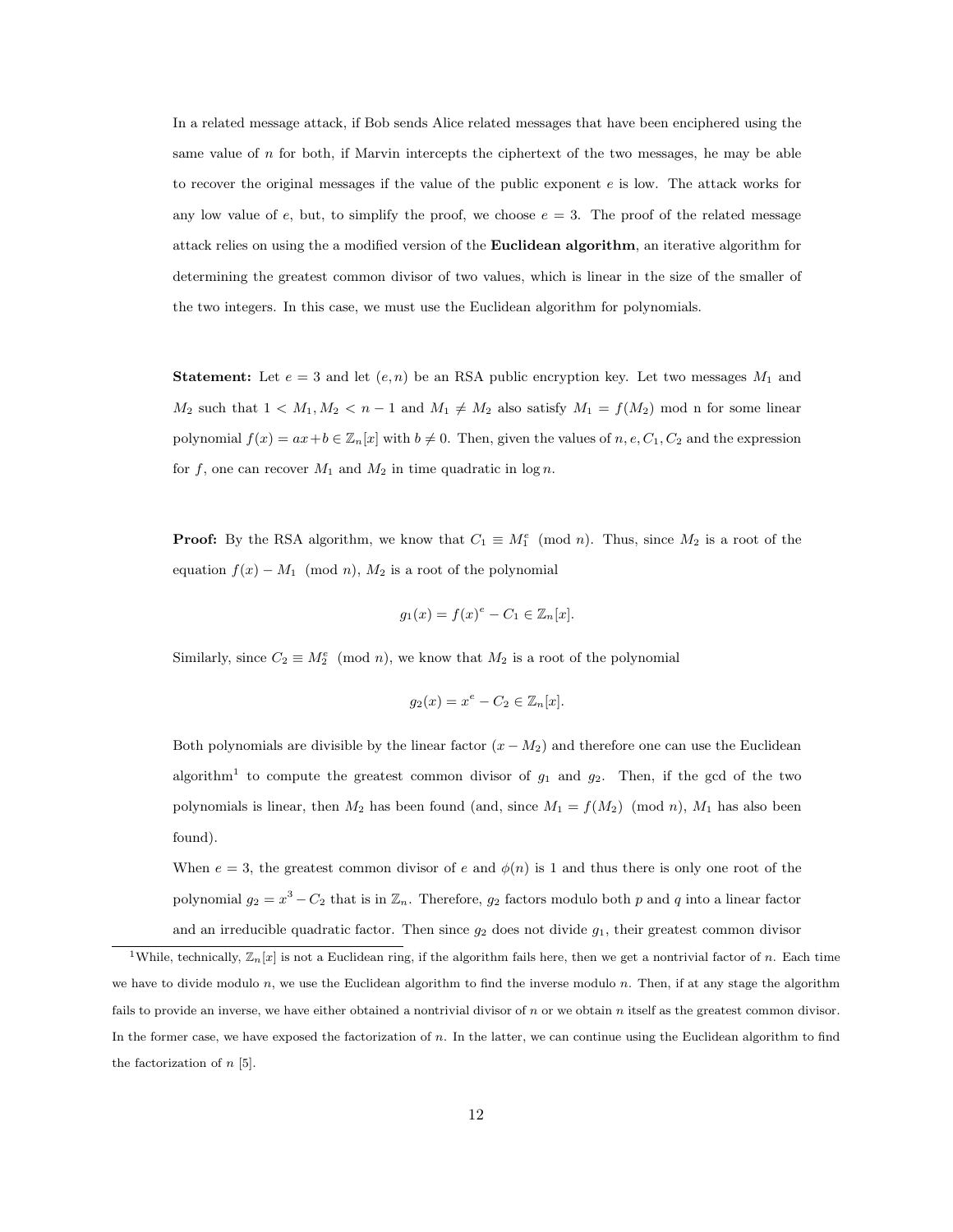must be linear, and so if  $e = 3$ , one can determine the values of  $M_1$  and  $M_2$  if given the values of the corresponding ciphertexts [1].

 $\blacksquare$ 

## Future of the RSA Algorithm and Public-Key Cryptography

Attacks on the RSA will continue to get stronger as factoring algorithms are improved and made faster. There are many ideas for improving RSA security. First and foremost is the hope that simply choosing increasingly longer keys will make the factorization problem more difficult and help prevent attacks. As few as five years ago, RSA encryption that used a 512-bit value for n was considered safe. Now, improvements in technology have made it so that a 512-bit RSA system can be broken in just a few days [6]. As computers continue to increase their computing power, increasing key length will continue to be a good solution against many of the attacks presented here. The main problems that RSA and other encryption mechanisms must be prepared to deal with include improved computing speed and capacity and mathematical breakthroughs for factoring large numbers.

## Conclusions

In this paper, we have described the famous RSA algorithm for public-key cryptography. The algorithm, which was developed in 1977 by Rivest, Shamir, and Adlemen, has become one of the most widely-used cryptography systems since it was adopted for enciphering e-mail messages and other tasks involving security on the Internet. We have seen that RSA is, at its core, a piece of simple mathematics which makes use of facts and theorems from number theory, including Fermat's Little Theorem. We have looked at several kinds of attacks both on the algorithm itself and on implementations of the algorithm. Finally, we recognize that as computing capacity increases, the future of public-key cryptography will necessarily involve using longer decryption keys to maintain security.

## References

[1] D. Boneh. Twenty years of attacks on the RSA cryptosystem. Notices of the AMS, 46(2):203–213, 1999.